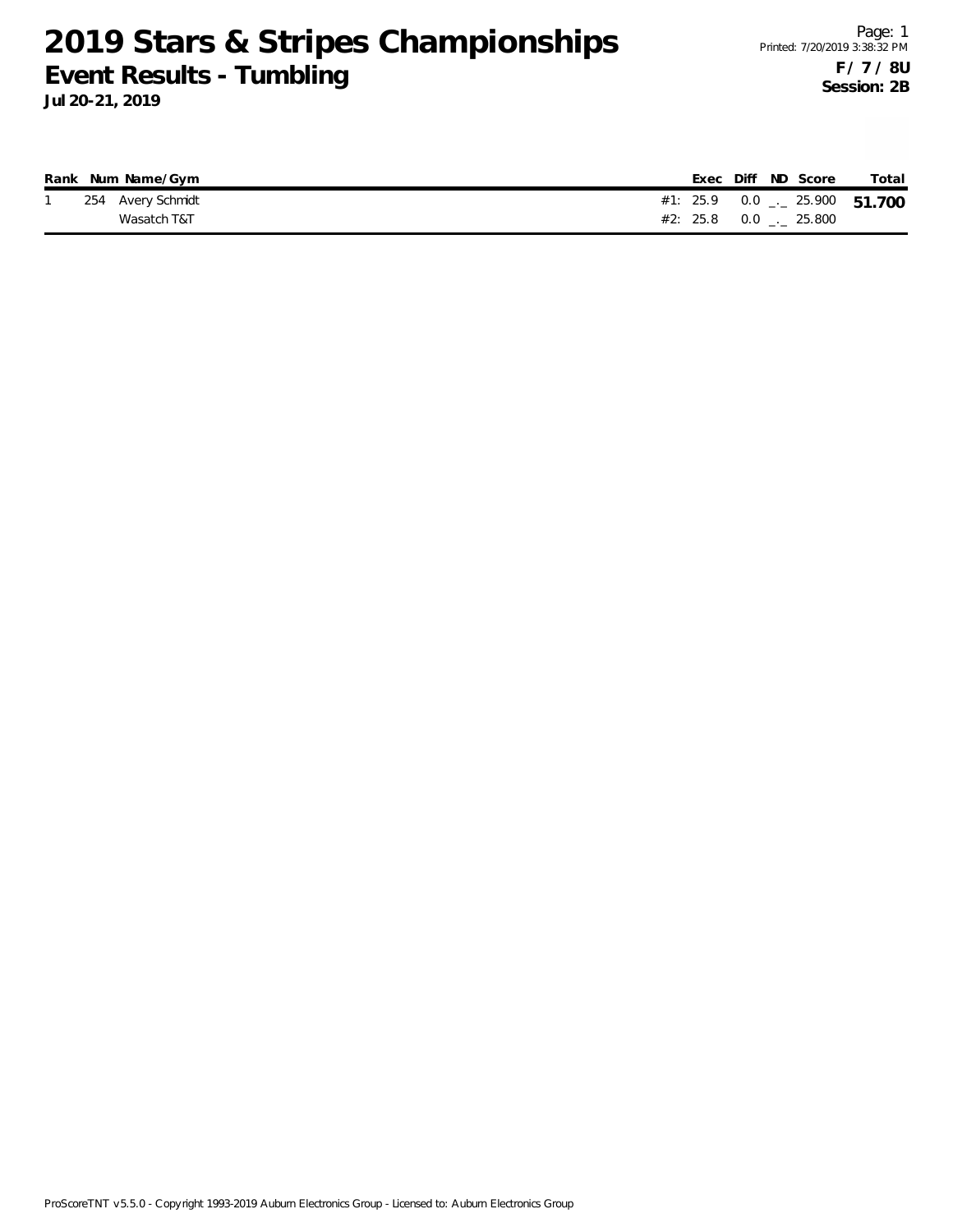|                |     | Rank Num Name/Gym                                     |                      | Exec     | ND Score<br>Diff                     | Total  |
|----------------|-----|-------------------------------------------------------|----------------------|----------|--------------------------------------|--------|
|                | 493 | Shugg Baucham<br>Air Extreme                          | #1: 28.2<br>#2: 27.6 |          | $0.0$ _._ 28.200<br>$0.0$ _._ 27.600 | 55.800 |
| 2              | 768 | Adeline Little<br>Central Illinois Gymnastics Academy | #1: 27.5<br>#2: 25.7 |          | $0.0$ _._ 27.500<br>$0.0$ _ 25.700   | 53.200 |
| 3              | 510 | Daisy Stone<br>T3                                     | #1: 26.8<br>#2: 26.3 |          | $0.0$ _._ 26.800<br>$0.0$ _ 26.300   | 53.100 |
| 4              | 507 | Aubrie Aich<br>Sonshine Academy Inc.                  | #1: 26.5<br>#2: 25.9 |          | $0.0$ _._ 26.500<br>$0.0$ _ 25.900   | 52.400 |
| 5              | 502 | Keira Porzel<br>Silver Stars Gymnastics               | #1: 25.7<br>#2: 25.3 |          | $0.0$ _._ 25.700<br>$0.0$ _._ 25.300 | 51.000 |
| 6              | 769 | Aja McBurrows<br>Elite World Gymnastics               | #1: 25.5<br>#2: 25.3 |          | $0.0$ _._ 25.500<br>$0.0$ _._ 25.300 | 50.800 |
| $\overline{7}$ | 495 | Landree Buske<br><b>TexStar Athletics</b>             | #1: 24.9             | #2: 25.0 | $0.0$ _._ 24.900<br>$0.0$ _ 25.000   | 49.900 |
| 8              | 640 | <b>Tot Mican</b><br>K and L Tumbletown                | #1: 25.8<br>#2: 24.4 |          | $0.0$ _ 25.800<br>$0.0 - 0.6$ 23.800 | 49.600 |
| 9              | 636 | Aubrey Kurczewski<br>Midwest Training                 | #1: 25.1<br>#2: 24.4 |          | $0.0$ _ 25.100<br>$0.0$ _ 24.400     | 49.500 |
| 10             | 771 | Saniyah Thurman<br>Shine Tumblers                     | #1: 24.8<br>#2: 23.6 |          | $0.0$ _._ 24.800<br>$0.0$ _ 23.600   | 48.400 |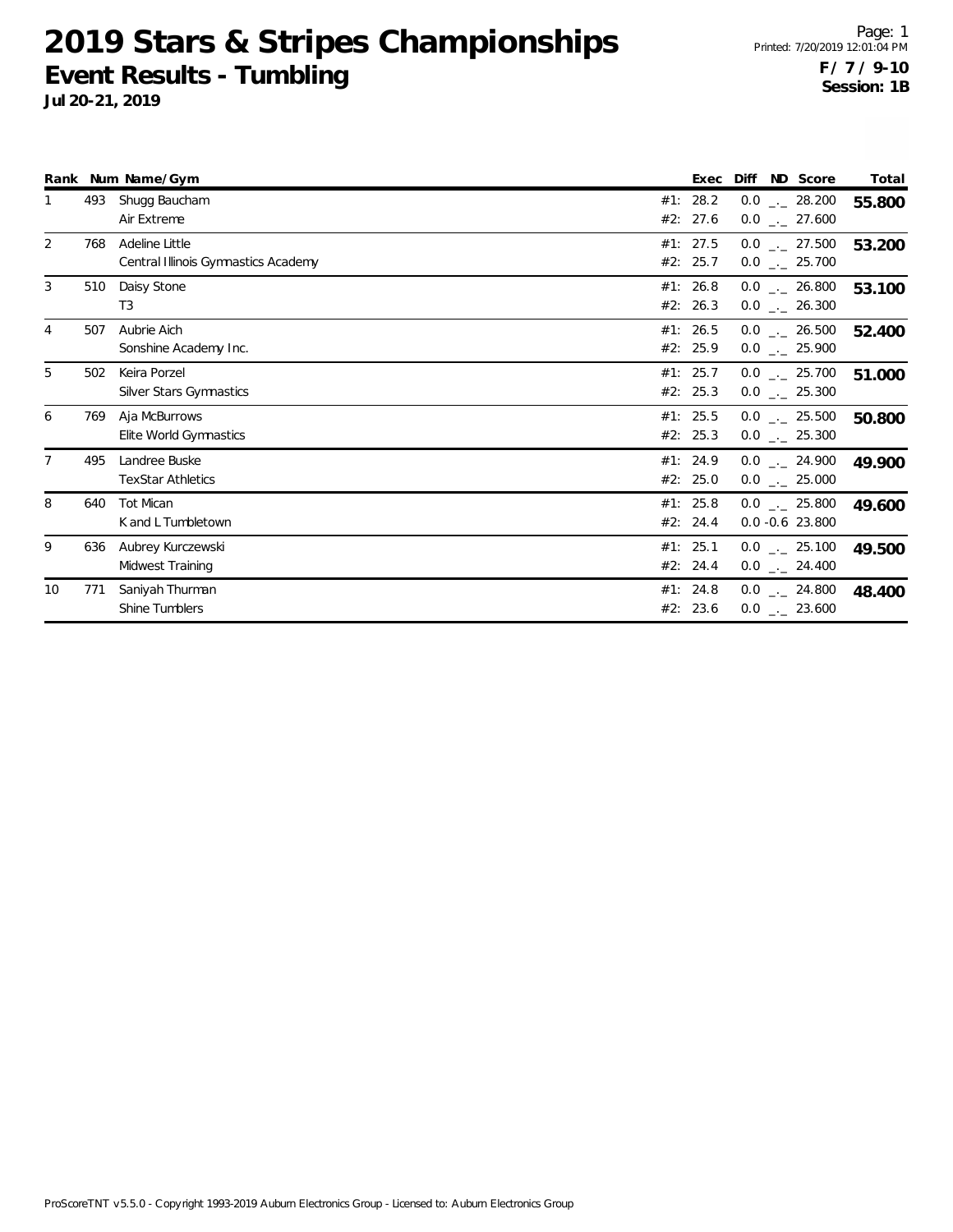|  | Rank Num Name/Gym |  |  | Exec Diff ND Score              | Total                               |
|--|-------------------|--|--|---------------------------------|-------------------------------------|
|  | 504 Jakob Saldana |  |  |                                 | #1: 26.0 0.0 $\ldots$ 26.000 51.300 |
|  | Air Extreme       |  |  | $#2: 25.3 \t 0.0 \t  \t 25.300$ |                                     |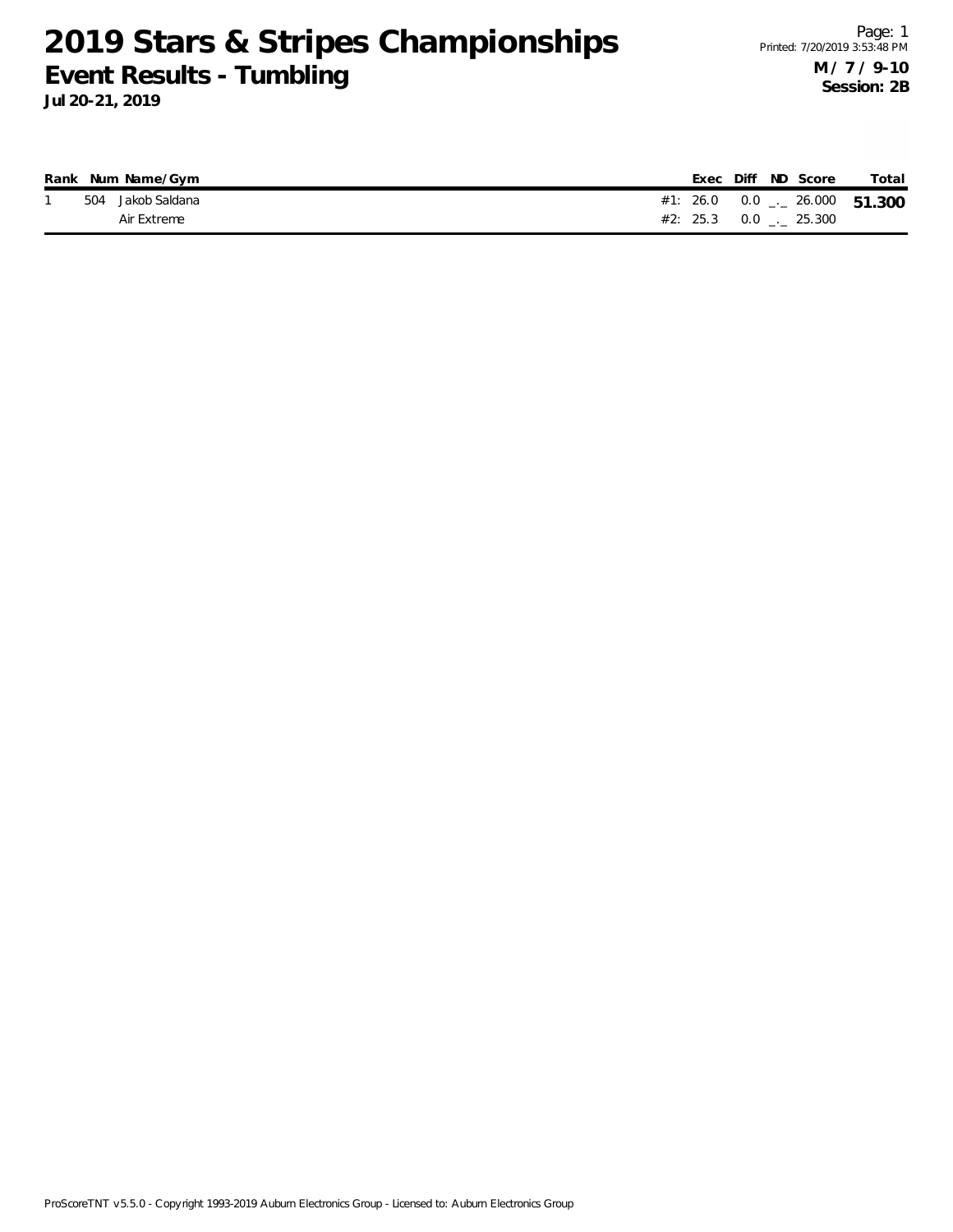|                |     | Rank Num Name/Gym                                       | Exec                    | Diff<br>ND Score                                   | Total  |
|----------------|-----|---------------------------------------------------------|-------------------------|----------------------------------------------------|--------|
| 1              | 642 | Kae Reynolds<br>Extreme Cheer and Tumble                | #1: 27.5<br>#2:<br>27.3 | $0.0$ _ 27.500<br>$0.0$ _ 27.300                   | 54.800 |
| 2              | 641 | Megan Oszust<br>Midwest Training                        | #1: 26.4<br>#2: 26.0    | $0.0$ _ 26.400<br>$0.0$ _ 26.000                   | 52.400 |
| 3              | 505 | Savannah Togtman<br>Midwest Training                    | #1: 26.8<br>25.1<br>#2: | $0.0$ _ 26.800<br>$0.0$ _ 25.100                   | 51.900 |
| 4              | 773 | Madi Wagner<br>K and L Tumbletown                       | #1: 25.7<br>#2: 25.7    | $0.0$ _ 25.700<br>$0.0$ _ 25.700                   | 51.400 |
| 5              | 772 | Maxine Touisithiphonexay<br>Park Avenue Gymnastics      | #1: 26.4<br>#2: 25.2    | $0.0$ _ 26.400<br>$0.0 - 0.6$ 24.600               | 51.000 |
| 6              | 626 | <b>Britlee Boren</b><br>All American Gymnastics         | 25.6<br>#1:<br>#2: 24.8 | $0.0$ _ 25.600<br>$0.0$ _ 24.800                   | 50.400 |
| $\overline{7}$ | 494 | Jordyn Boyett<br>All American Gymnastics                | 25.7<br>#1:<br>#2: 24.6 | $0.0$ $_{-}$ 25.700<br>$0.0$ _ 24.600              | 50.300 |
| 8              | 770 | DarLynn Meaders<br>Chicago Park Dist                    | 25.6<br>#1:<br>#2: 25.1 | $0.0$ $_{\leftarrow}$ 25.600<br>$0.0 - 0.6$ 24.500 | 50.100 |
| 9T             | 648 | Rebekah Lloyd<br><b>Texas Twisters</b>                  | #1: 24.6<br>#2:<br>25.1 | $0.0$ _ 24.600<br>$0.0$ _ 25.100                   | 49.700 |
| <b>10T</b>     | 501 | Piper Morrison<br>Eagle Gymnastics Academy              | #1: 25.9<br>#2: 23.8    | $0.0$ _ 25.900<br>$0.0$ _ 23.800                   | 49.700 |
| 11             | 627 | Sophia Drummond<br>Flip Factory Trampoline and Tumbling | #1: 24.6<br>#2: 24.5    | $0.0$ _ 24.600<br>$0.0$ _ 24.500                   | 49.100 |
| 12T            | 500 | Kylie Jolly<br>Air Extreme                              | #1: 24.7<br>#2: 24.1    | $0.0$ _ 24.700<br>$0.0$ _ 24.100                   | 48.800 |
| 13T            | 766 | Olivia Harris<br>Shine Tumblers                         | #1: 25.4<br>#2: 23.4    | $0.0$ _ $25.400$<br>$0.0$ _ 23.400                 | 48.800 |
| 14             | 629 | Maggie Frazier<br>Pivot                                 | #1: $25.3$<br>#2: 22.8  | $0.0$ $_{\leftarrow}$ 25.300<br>$0.0$ _ 22.800     | 48.100 |
| 15             | 508 | Emily Garretson<br>Texas Champion Gymnastics            | 21.0<br>#1:<br>#2: 23.1 | $0.0 - 3.0 18.000$<br>$0.0 - 0.6$ 22.500           | 40.500 |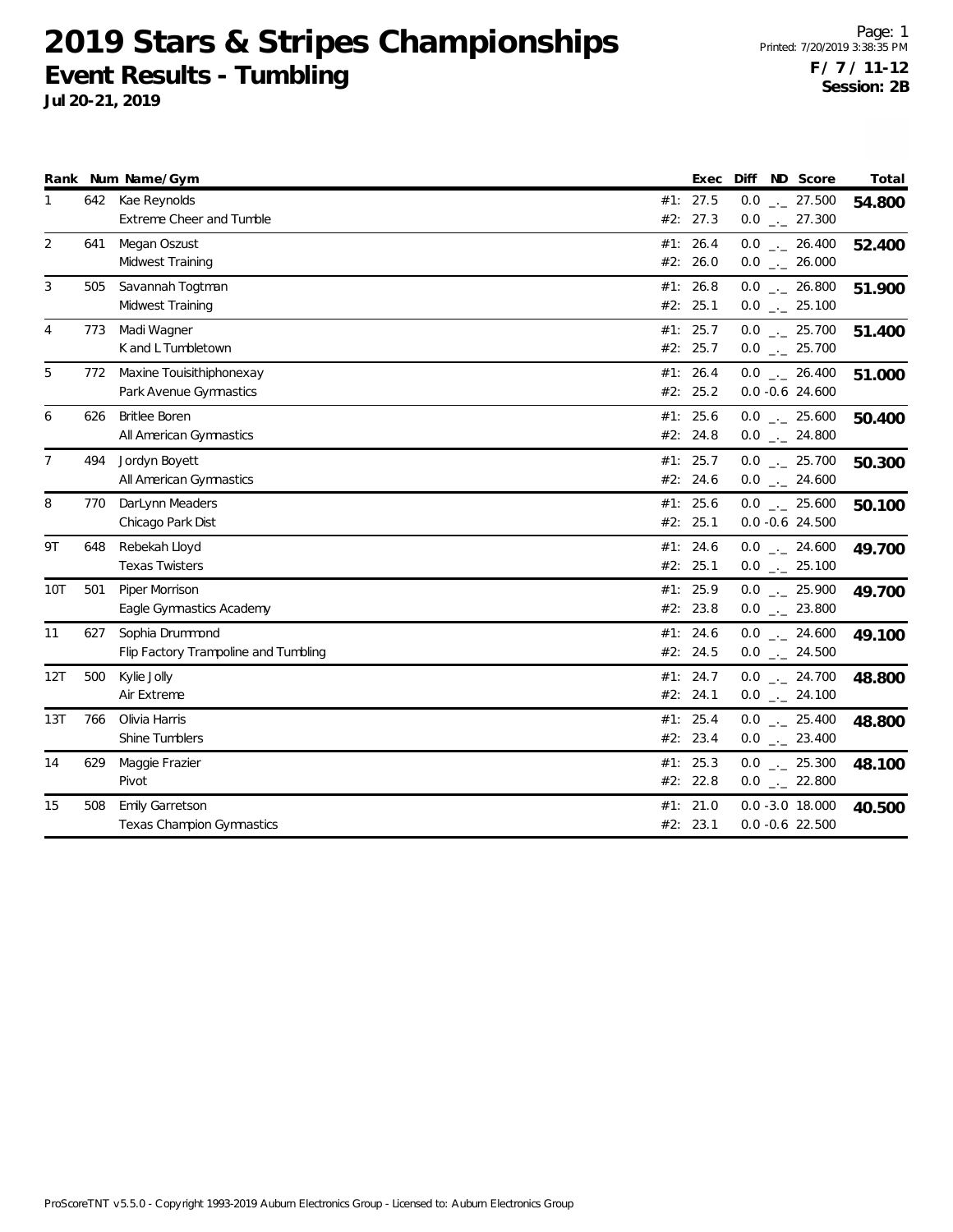|   |     | Rank Num Name/Gym                      | Exec                   | Diff | ND Score                               | Total  |
|---|-----|----------------------------------------|------------------------|------|----------------------------------------|--------|
|   | 634 | Kaeden Ingram<br>Sonshine Academy Inc. | #1: $25.8$<br>#2: 25.5 |      | $0.0$ _ $-$ 25.800<br>$0.0$ _._ 25.500 | 51.300 |
|   | 630 | Ryan Gonzales<br>Air Extreme           | #1: 25.4<br>#2: 24.6   |      | $0.0$ _._ 25.400<br>$0.0$ _._ 24.600   | 50.000 |
| 3 | 253 | Chris Burse<br>Elmwood Gymnastics      | #1: 21.0<br>#2: 23.6   |      | 0.0 -3.0 18.000<br>$0.0 - 0.6$ 23.000  | 41.000 |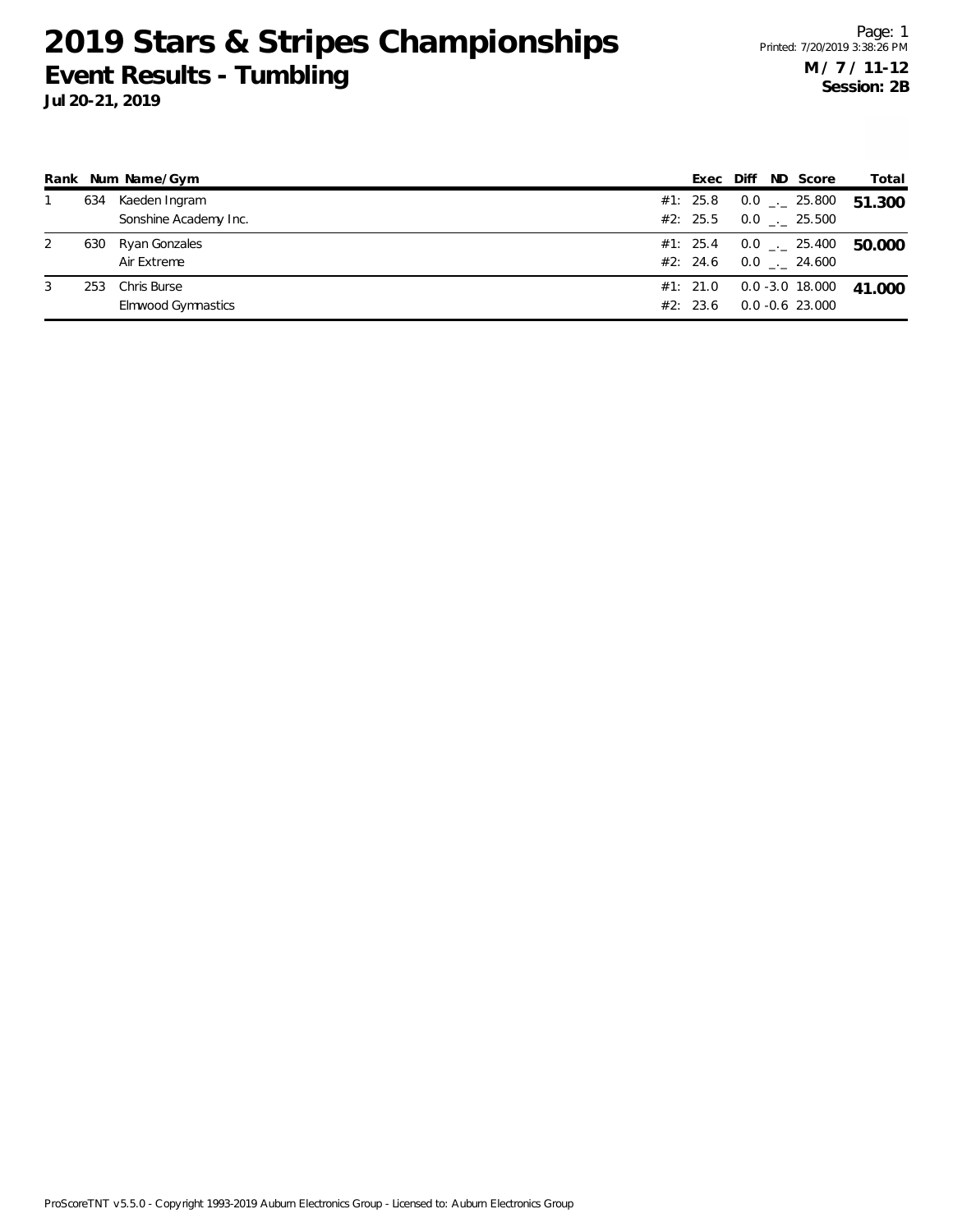|                |     | Rank Num Name/Gym               |     | Exec     | Diff                 | ND Score | Total  |
|----------------|-----|---------------------------------|-----|----------|----------------------|----------|--------|
| 1              | 764 | Maddie Ballinger                |     | #1: 27.7 | 0.0 0.0 27.700       |          | 55.800 |
|                |     | Stick It Gymnastics             | #2: | 28.1     | $0.0$ $0.0$ 28.100   |          |        |
| 2              | 631 | Macy Gonzalez                   | #1: | 27.1     | $0.0$ $0.0$ 27.100   |          | 53.900 |
|                |     | Above The Bar Athletics         |     | #2: 27.4 | $0.0 - 0.6 26.800$   |          |        |
| 3              | 255 | Madeline Sipe                   | #1: | 27.3     | $0.0$ _ 27.300       |          | 52.800 |
|                |     | Dreams Gymnastics Center        |     | #2: 25.5 | $0.0$ $0.0$ $25.500$ |          |        |
| 4T             | 625 | Anna Blanchard                  |     | #1: 26.5 | $0.0$ $0.0$ 26.500   |          | 52.300 |
|                |     | World Champions Centre          |     | #2: 25.8 | $0.0$ $0.0$ 25.800   |          |        |
| 5T             | 827 | Haley Baird                     |     | #1: 27.4 | $0.0$ _ 27.400       |          | 52.300 |
|                |     | Maximum Athletics               |     | #2: 25.5 | $0.0 - 0.6$ 24.900   |          |        |
| 6              | 637 | Sasha Ledford                   | #1: | 25.5     | $0.0$ $0.0$ $25.500$ |          | 50.800 |
|                |     | Foothills Gymnastics            |     | #2: 25.3 | $0.0$ $0.0$ $25.300$ |          |        |
| $\overline{7}$ | 763 | Elisa Ramos                     |     | #1: 25.2 | $0.0 - 0.2 25.000$   |          | 50.000 |
|                |     | <b>APEX</b>                     |     | #2: 25.2 | $0.0 - 0.2 25.000$   |          |        |
| 8              | 503 | Kaitlyn Riley                   |     | #1: 25.8 | $0.0$ $0.0$ 25.800   |          | 49.800 |
|                |     | <b>TexStar Athletics</b>        |     | #2: 24.0 | $0.0$ $0.0$ 24.000   |          |        |
| 9T             | 506 | Nayellys Torres                 | #1: | 24.9     | $0.0$ $0.0$ 24.900   |          | 49.200 |
|                |     | <b>Funtastic Gymnastics</b>     |     | #2: 24.3 | 0.0 0.0 24.300       |          |        |
| 10T            | 828 | Hadley Kelly                    |     | #1: 26.2 | $0.0$ $0.0$ $26.200$ |          | 49.200 |
|                |     | Maximum Athletics               |     | #2: 23.6 | $0.0 - 0.6$ 23.000   |          |        |
| 11             | 512 | Ashlynne Richens-Huffaker       |     | #1: 24.4 | $0.0$ $0.0$ 24.400   |          | 48.300 |
|                |     | All American Tumbling and Dance |     | #2: 23.9 | 0.0 0.0 23.900       |          |        |
| 12             | 767 | Gigi LaFreniere                 | #1: | 25.6     | $0.0 - 0.6$ 25.000   |          | 47.200 |
|                |     | Eagle's Wings Athletics-Prosper | #2: | 22.8     | $0.0 - 0.6$ 22.200   |          |        |
| 13             | 650 | Zahara Ray                      |     | #1: 23.1 | $0.0$ $0.0$ 23.100   |          | 46.000 |
|                |     | Mercury Gymnastics              |     | #2: 22.9 | $0.0$ $0.0$ 22.900   |          |        |
| 14             | 643 | Reese Sharp                     | #1: | 23.9     | $0.0 - 3.0 20.900$   |          | 45.500 |
|                |     | Tumble Tech                     |     | #2: 24.6 | $0.0$ $0.0$ 24.600   |          |        |
| 15             | 639 | Reagan McDaniel                 |     | #1: 22.8 | $0.0 - 3.0 19.800$   |          | 42.000 |
|                |     | Trevino's Gymnastics            |     | #2: 22.8 | $0.0 - 0.6$ 22.200   |          |        |
| 16             | 644 | Anabelle Yang                   |     | #1: 23.1 | $0.0$ $0.0$ 23.100   |          | 41.200 |
|                |     | DeVeau's School of Gymnastics   |     | #2: 21.1 | $0.0 - 3.0 18.100$   |          |        |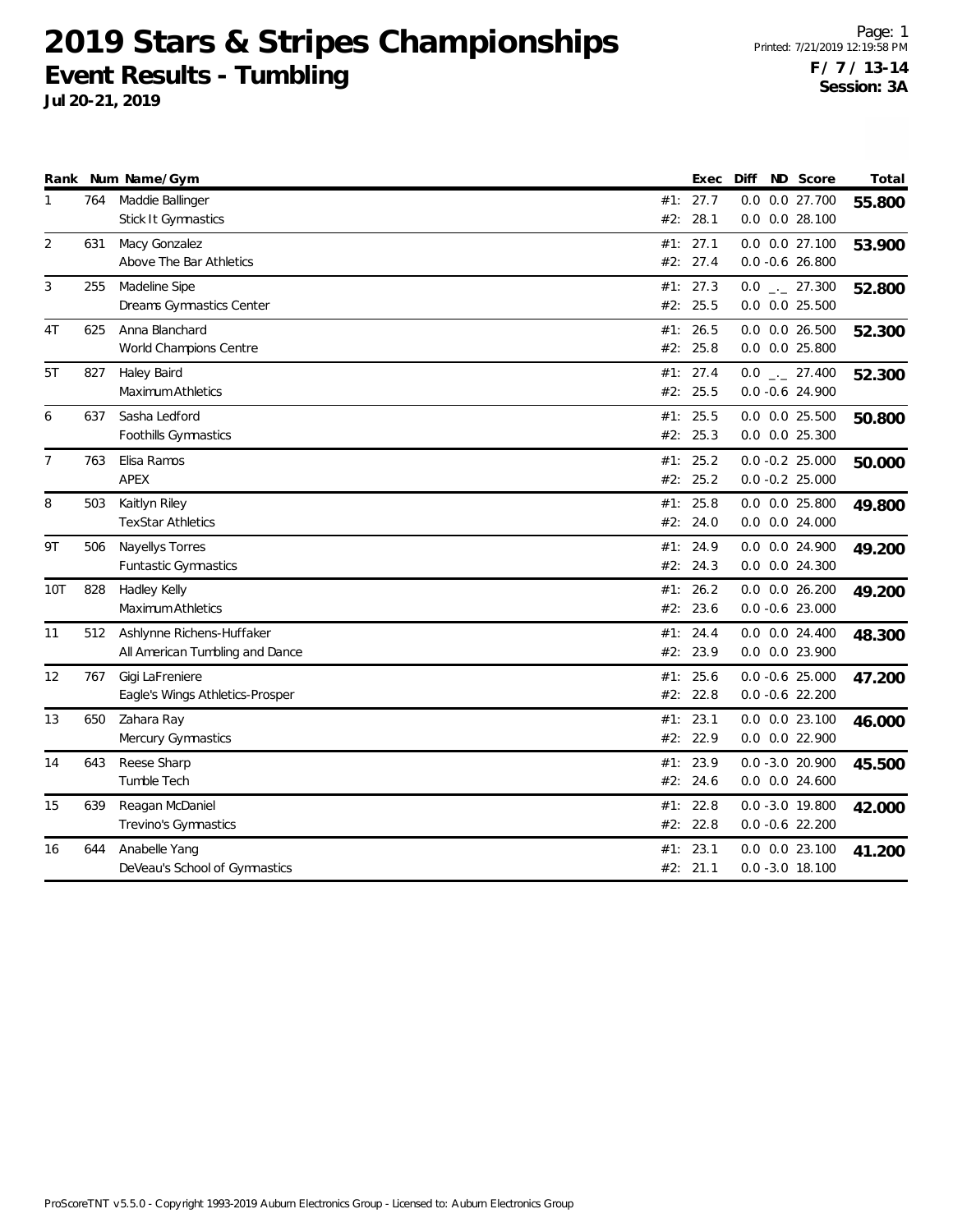|     | Rank Num Name/Gym             |  |  | Exec Diff ND Score            | Total                                      |
|-----|-------------------------------|--|--|-------------------------------|--------------------------------------------|
| 649 | Kadin Mansfield               |  |  |                               | #1: 25.0  0.0 $\ldots$ 25.000  48.600      |
|     | Mercury Gymnastics            |  |  | $#2: 23.9 0.0 -0.3 23.600$    |                                            |
|     | 646 Troy Borrero              |  |  |                               | #1: 22.8  0.0 $\frac{1}{2}$ 22.800  41.600 |
|     | DeVeau's School of Gymnastics |  |  | $#2: 21.8 \t 0.0 -3.0 18.800$ |                                            |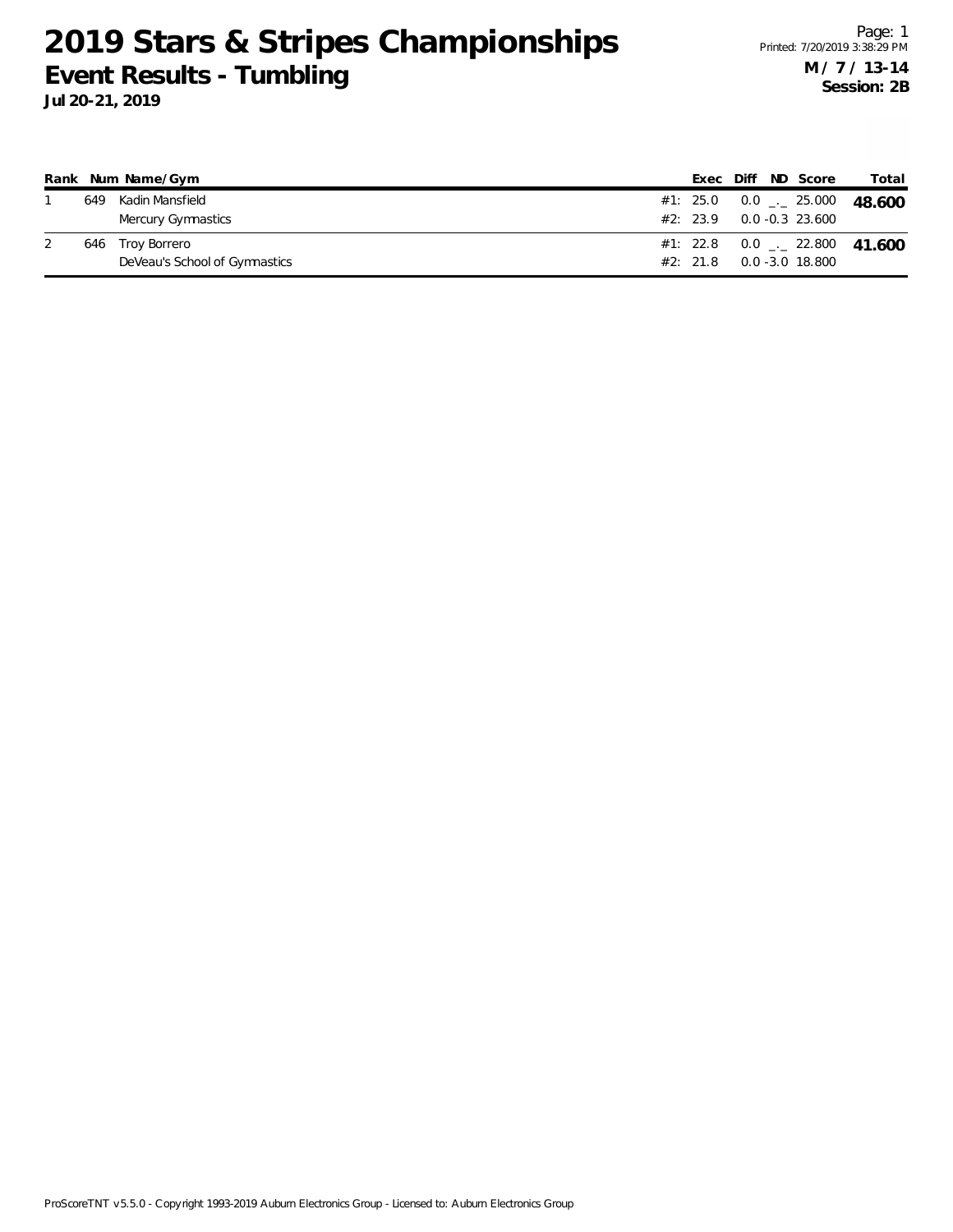|    |     | Rank Num Name/Gym                                       |     | Exec                 | ND Score<br>Diff                                 | Total  |
|----|-----|---------------------------------------------------------|-----|----------------------|--------------------------------------------------|--------|
|    | 498 | Andrea Estela<br>Above The Bar Athletics                |     | #1: 26.5<br>#2: 25.7 | $0.0$ _ 26.500<br>$0.0$ _ 25.700                 | 52.200 |
| 2  | 765 | Da'Chae Burch<br>The Firehouse Gym                      |     | #1: 26.1<br>#2: 25.4 | $0.0$ _ 26.100<br>$0.0$ _._ 25.400               | 51.500 |
| 3  | 628 | <b>Britain Evans</b><br><b>High Point Athletics</b>     |     | #1: 25.6<br>#2: 24.5 | $0.0$ _._ 25.600<br>$0.0 - 0.6$ 23.900           | 49.500 |
| 4T | 497 | Celine DuPont<br><b>TexStar Athletics</b>               |     | #1: 24.4<br>#2: 24.7 | $0.0$ _._ 24.400<br>$0.0$ _ 24.700               | 49.100 |
| 5T | 509 | Samantha Servin<br>Houston Gymnastics Center of the JCC |     | #1: 25.3<br>#2: 24.4 | $0.0$ . 25.300<br>$0.0 - 0.6$ 23.800             | 49.100 |
| 6  | 511 | Dallas Avery<br><b>Cutting Edge Athletics</b>           |     | #1: 24.5<br>#2: 24.3 | $0.0$ _._ 24.500<br>$0.0$ $_{\leftarrow}$ 24.300 | 48.800 |
|    | 499 | Jessica Flaming<br>All American Gymnastics              |     | #1: 24.2<br>#2: 23.0 | $0.0$ _._ 24.200<br>$0.0$ _._ 23.000             | 47.200 |
| 8  | 647 | Alyssa Francisco<br><b>Funtastic Gymnastics</b>         | #2: | #1: 22.5<br>22.4     | $0.0 - 3.0 19.500$<br>$0.0 - 3.0 19.400$         | 38.900 |